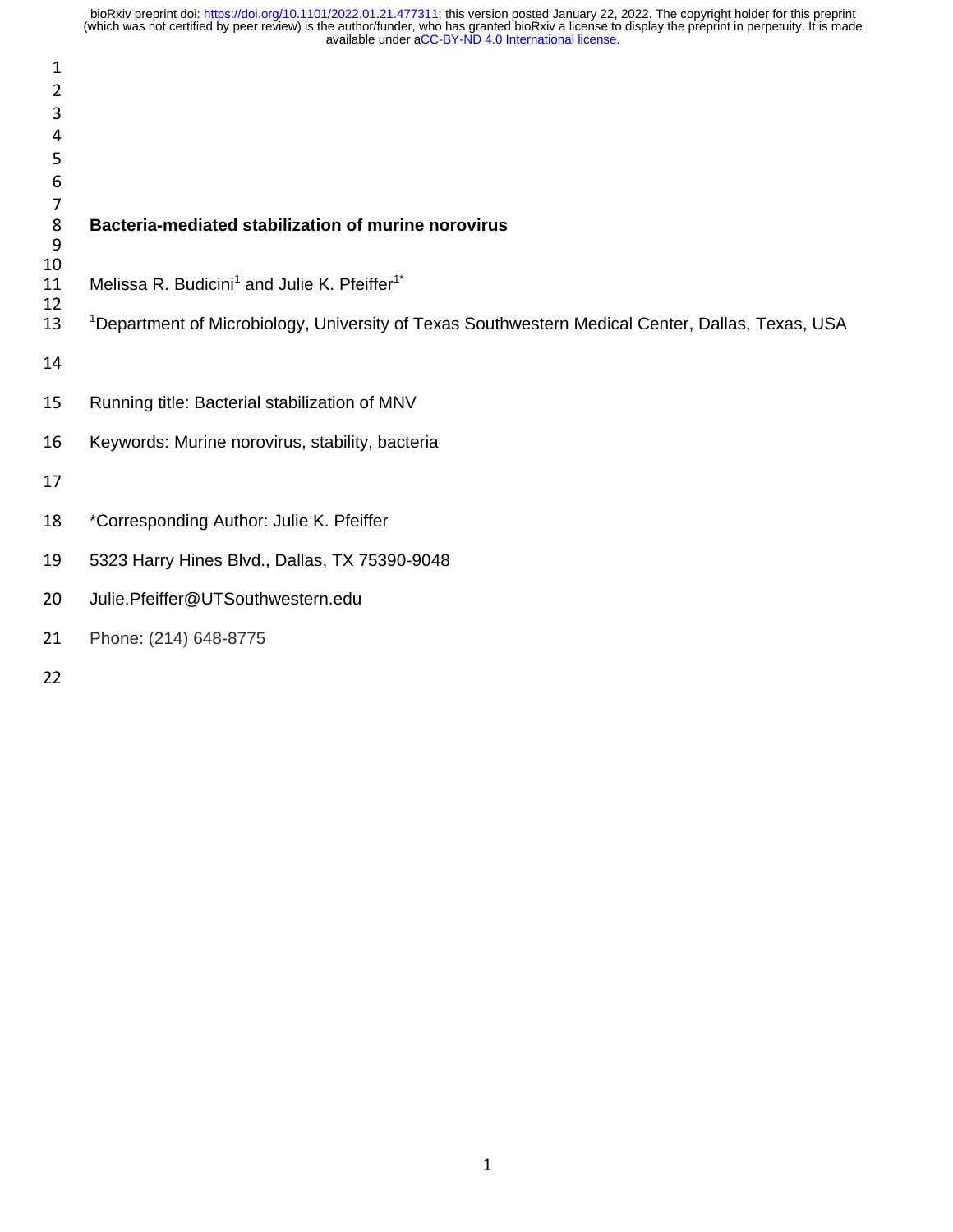#### **Abstract**

#### 

 Enteric viruses encounter various bacteria in the host which can impact infection outcomes. The interactions between noroviruses and enteric bacteria are not well understood. Previous work determined that murine norovirus (MNV), a model norovirus, had decreased replication in antibiotic-treated mice compared with conventional mice. Although this suggests that microbiota promote MNV infection, the mechanisms are not completely understood. Additionally, prior work with other enteric viruses such as poliovirus and coxsackievirus B3 demonstrated that virions bind bacteria, and exposure to bacteria stabilizes viral particles and limits premature RNA release. Therefore, we examined interactions between MNV and specific bacteria and the consequences of these interactions. We found that the majority of Gram-positive bacteria tested stabilized MNV, while Gram-negative bacteria did not stabilize MNV. Both Gram-positive and Gram-negative bacteria bound to MNV. However, bacterial binding alone was not sufficient for virion stabilization since Gram-negative bacteria bound MNV but did not stabilize virions. Additionally, we found that bacterial conditioned media also stabilized MNV and this stabilization may be due to a small heat stable molecule. Overall this work identifies specific bacteria and bacterial components that stabilize MNV and may impact virion stability in the environment.

#### **Importance**

 Enteric viruses are exposed to a wide variety of bacteria in the intestine, but effects of bacteria on viral particles are incompletely understood. We found that murine norovirus (MNV) virion stability is enhanced in the presence of several Gram-positive bacterial strains. Virion stabilizing activity was also present in bacterial culture medium, and activity was retained upon heat or protease treatment. These results suggest that certain bacteria and bacterial products may promote MNV stability in the environment, which could influence viral transmission.

#### **Introduction**

 Noroviruses are a leading cause of nonbacterial gastroenteritis disease around the world. Human norovirus (HuNoV) causes 1 billion infections and 200,000 deaths annually (1-3). The economic impacts of these infections are significant, with \$4.2 billion of direct health system costs and \$60.3 billion in societal costs globally each year (1, 4). Despite its impact, little is known about the mechanisms of disease of HuNoV due to the lack of a robust cell culture system or small animal model. However, in 2003 a genetically related virus, murine norovirus (MNV), was discovered and is now used as a model system for HuNoV due to its genetic similarity, efficient replication in vitro, and tractable mouse models (5, 6). MNV is a small non-enveloped, positive-sense RNA virus with a 7.5-kb genome (7). The main site of MNV infection is in the intestine and it is spread through the fecal oral route.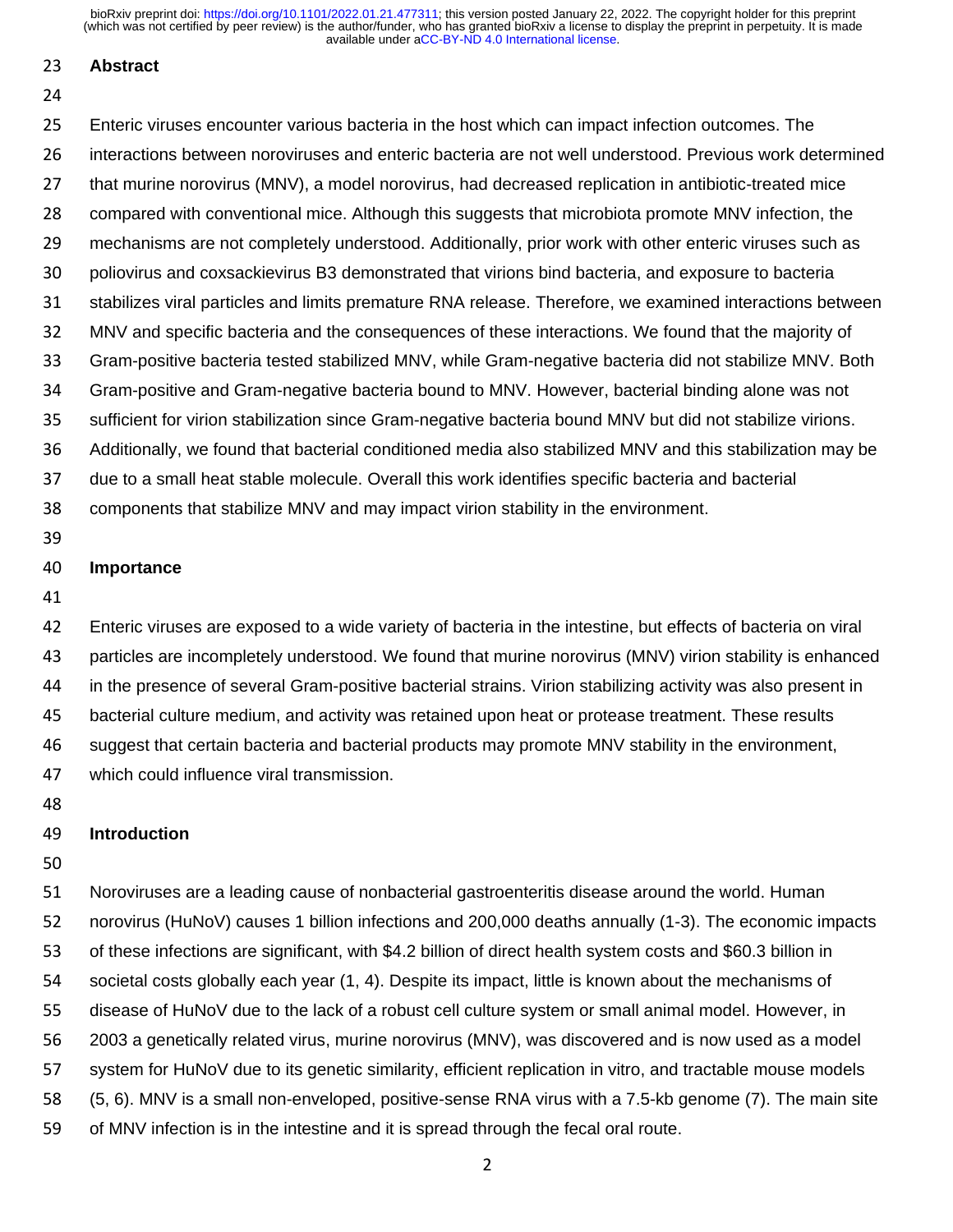61 During infection in the intestine, enteric viruses encounter  $10^{14}$  bacteria (8). Enteric viruses such as poliovirus, coxsackievirus, and reovirus can interact directly with the gut microbiota to enhance infection through a variety of mechanisms such as increased host cell binding, increased receptor binding, and increased viral stability in the presence of bacteria (9-15). For MNV, depletion of microbiota by antibiotic treatment in mice decreases viral titers during acute and persistent infection (16, 17). Certain host genes involved in innate immune responses, including the interferon lambda receptor, Stat1, and Irf3, were required for antibiotic-mediated loss of viral persistence in mice, suggesting that microbiota promote MNV persistence by inhibiting host innate responses (17). However, effects of microbiota on MNV are complex and site-specific, since microbiota can inhibit MNV infection of the upper intestine via bile acid priming of interferon lambda responses (18). MNV can bind directly to bacteria in vitro (19, 20). Although these finding suggest that the presence of bacteria is important for promoting MNV infection, the

- mechanisms are incompletely understood.
- 

 Because MNV is spread through the fecal oral route, virion stability in the environment is necessary for maintenance of viral infectivity and transmission to a new host. Viral stability can be measured by exposing viral particles to high temperatures and quantifying remaining viable viruses. Heat causes changes in viral capsid conformations that can lead to viral genome release and virion inactivation (21). For poliovirus, another enteric virus spread through the fecal oral route, the presence of bacteria and bacterial components such as lipopolysaccharide (LPS) can stabilize the virus capsid which leads to increased transmission (10). In this study we determined the effect of bacteria and bacterial components on MNV thermostability. We used heat inactivation assays with whole bacteria, bacterial surface molecules, and bacterial conditioned media and determined their impact on viral stability. We found that specific Gram-positive bacteria and conditioned media from Gram-positive bacteria stabilized MNV. 84 Conversely, the Gram-negative bacteria tested had little impact on viral stability. Overall, these findings define interactions between MNV and specific bacteria which may provide insight into virion environmental stability and transmission*.*

### **Results**

### **Most Gram-positive bacteria tested enhance stability of MNV**

To determine if bacteria can stabilize MNV, we exposed virions to different bacterial strains and

quantified viral infectivity following heat exposure. MNV and other non-enveloped RNA viral particles can

be inactivated at high temperatures due to premature genome release. Previous studies have shown that

bacteria and bacterial compounds are able to stabilize other non-enveloped RNA viruses at high

- 95 temperatures (10-12). We first tested viral stability following incubation at 42 $\degree$ C for 6 hours, a condition
- which inactivates approximately 90% of MNV infectivity (Fig. 1). The virus was mixed with PBS,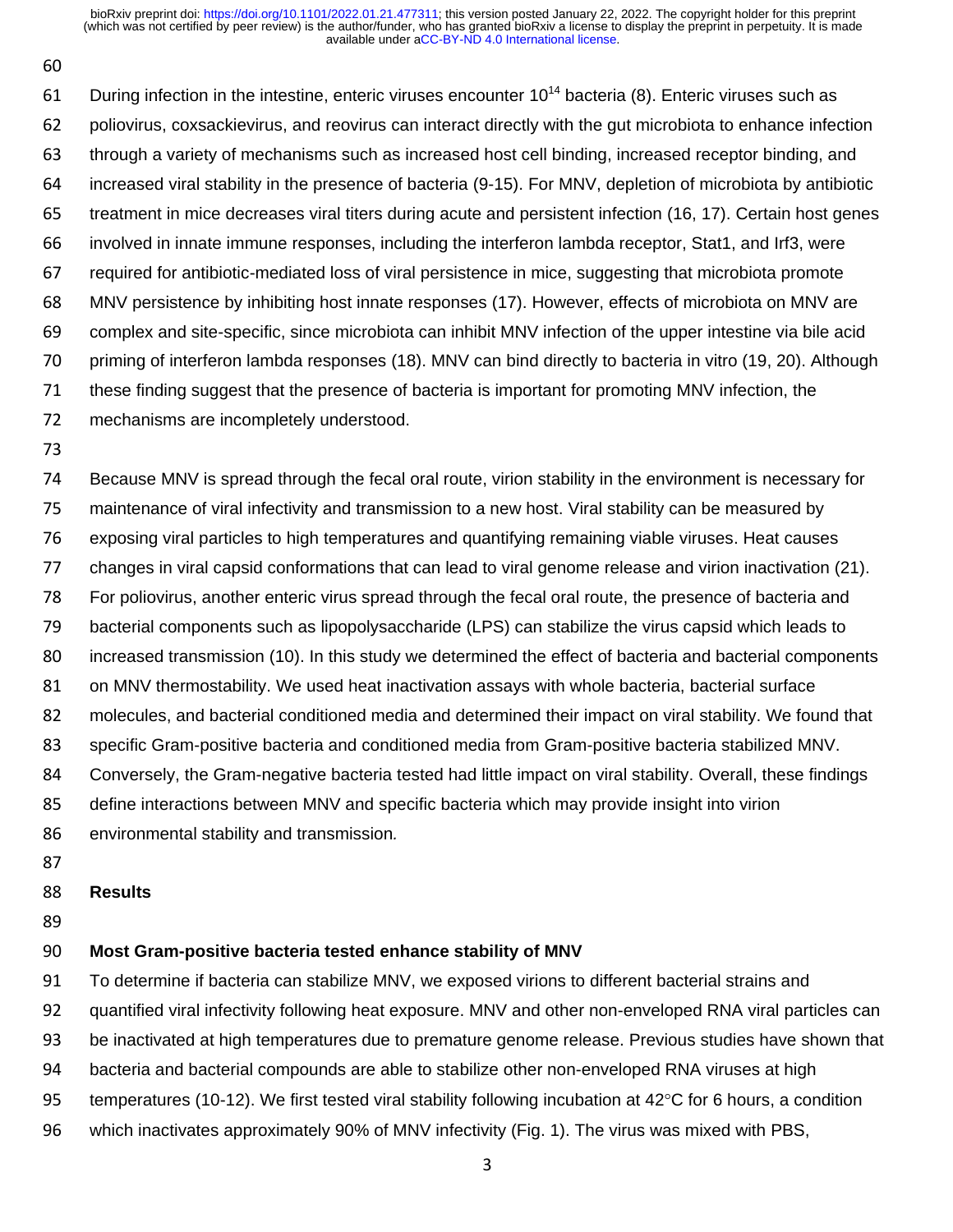97 streptavidin beads, or bacteria and incubated at  $42^{\circ}$ C for 6 hours. Plaque assays were used to determine 98 the amount of viable virus remaining compared to samples incubated at  $4^{\circ}$ C. The majority of Gram- positive bacterial strains increased the amount of viable virus compared with PBS or bead control (Fig. 1). However, all of the Gram-negative bacteria tested had no significant impact on viral stability as compared with PBS (Fig. 1). We next examined stabilization of MNV at a higher temperature. The virus 102 was mixed with PBS, *S. aureus*, or *E. saccharolyticus* at 46°C for 4 hours. The stabilization effect of Gram-positive bacteria was also evident at this higher temperature (Fig. 2A). The 4 hour incubation at 46°C was used for all subsequent experiments due to the increased dynamic range provided by these conditions.

#### 

 We also determined whether bacterial surface molecules could stabilize MNV. We included surface molecules from both Gram-positive and Gram-negative bacteria as well as some non-bacterial glycans that have previously been shown to stabilize other enteric viruses (10). We incubated MNV with either 110 PBS or 1 mg/mL of each molecule at  $46^{\circ}$ C for 4 hours. We found that lipoteichoic acid (LTA), a surface molecule from Gram-positive bacteria, was able to stabilize MNV. Interestingly we found that lipopolysaccharide (LPS), a Gram-negative surface molecule, was also able to stabilize MNV (Fig. 2B). Overall these data suggest that LTA may contribute to MNV stabilization by Gram-positive bacteria, but 114 that other molecules may also be sufficient for stabilization.

#### **MNV binds to both Gram-positive and Gram-negative bacteria**

 Since bacteria were able to stabilize MNV, we determined whether MNV could interact directly with bacteria. Previously it was shown that MNV can bind to certain bacteria, although the consequences of these interactions was unclear (19). One hypothesis for the increased stabilization effects of Gram-120 positive bacteria is that these bacteria simply bind MNV more efficiently. We used bacterial binding assays to determine whether the increase in stabilization by Gram-positive bacteria was a result of 122 increased binding as compared to Gram-negative bacteria. To quantify binding,  ${}^{35}$ S-labeled MNV was incubated for 1 hour with either beads or a subset of the bacteria, followed by centrifugation, washing, and scintillation counting of the bacterial pellets to determine the percent of virus bound to the bacteria. We found that MNV binds to both Gram-positive and Gram-negative bacterial strains (Fig. 3). This indicates that not all viral binding to bacteria leads to stabilization. For example, *P. aeruginosa* bound to MNV but failed to stabilize in thermostability assays. Additionally, the increased viral stabilization by Gram-positive bacteria is not a consequence of higher binding. Overall, these results indicate that MNV can bind to both Gram-positive and Gram-negative bacteria, and although binding may be required for stabilization it is not sufficient for stabilization.

#### **Incubation with bacteria does not impact MNV infectivity**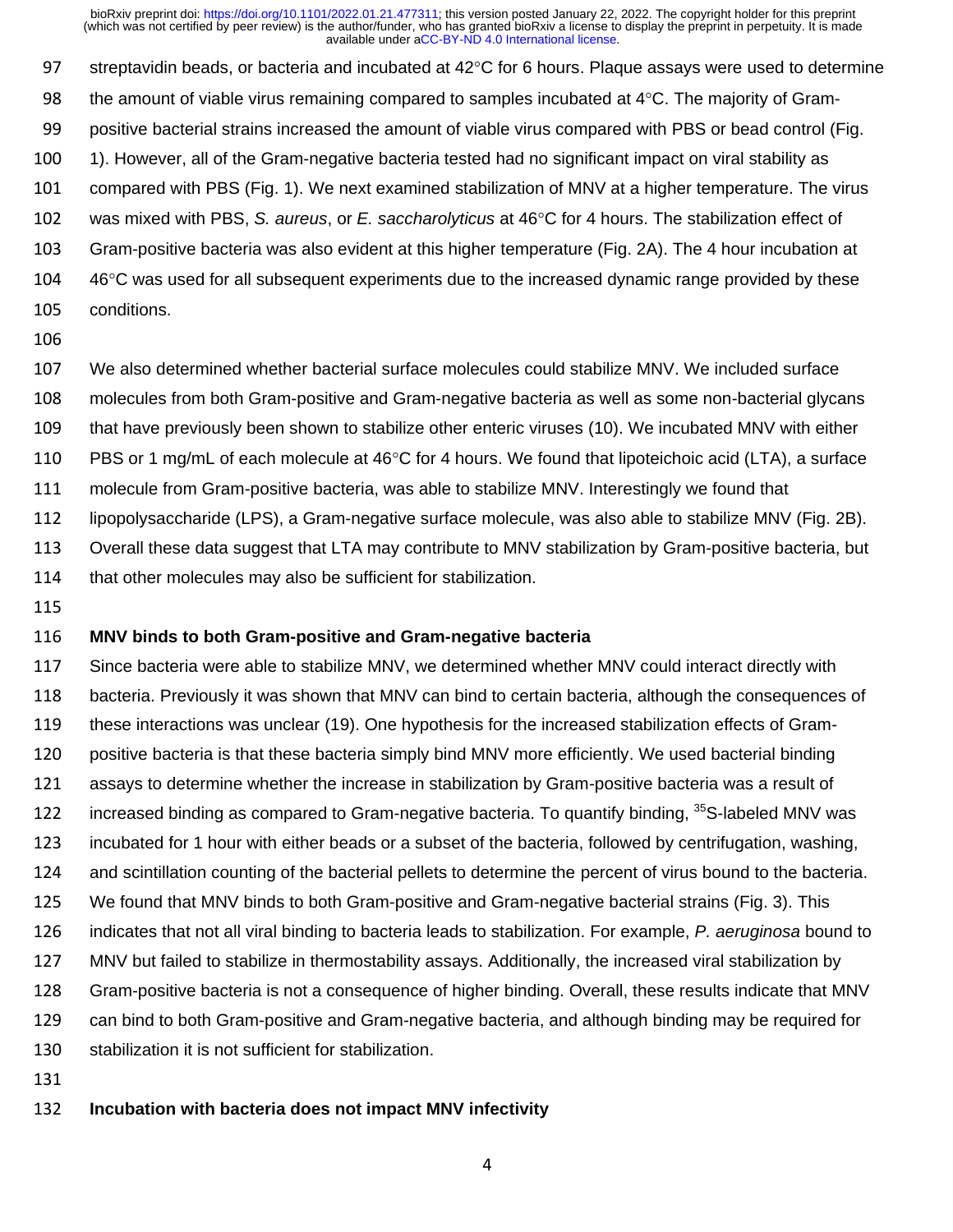We wanted to determine whether bacteria, in addition to stabilizing viral particles, enhance infectivity of virions in the absence of excess heat treatment. MNV was incubated with either PBS, *E.* 

- 135 saccharolyticus, or S. aureus at 37°C for 1 hour before infecting cells for a plaque assay. For this
- experiment the virus was incubated on the monolayer for 1, 5, or 15 minutes instead of the traditional 30
- minute incubation time to determine if there were any infectivity differences in more stringent conditions.
- We found that there were no significant differences in titer for viruses incubated with PBS or bacteria at
- any time point (Fig. 4). This may indicate that bacteria can prevent viral particles from becoming
- inactivated at high temperatures, but may not alter the particles in a way that increases their ability to
- infect cells. Overall, these results indicate that incubation with bacteria does not make MNV more
- infectious for BV2 cells.
- 

### **Bacterial conditioned media from Gram-positive bacterial cultures can stabilize MNV**

After observing that Gram-positive bacteria and bacterial surface molecules were able to stabilize MNV,

- we determined whether bacterial conditioned media from these strains also stabilized MNV. Bacterial
- conditioned media contains secreted factors or surface molecules that have sloughed off and these
- components could contribute to stabilization. Bacterial conditioned media can have a variety of effects on
- mammalian cells and eukaryotic organisms (22-24). However, the impact of conditioned media on
- viruses is unknown. We first tested viral stability in the presence of conditioned media for two strains, *E.*
- 151 saccharolyticus and S. aureus, that had significant levels of stabilization at 46°C from whole bacteria
- (Fig. 2A). We found that spent media that was filtered with a 0.2 micron filter and boiled for 30 minutes
- was able to stabilize MNV when compared with BHI growth media alone, indicating that the stabilizing
- factor is heat stable and smaller than a whole bacterium (Fig. 5A). We then tested viral stability in the
- 
- presence of conditioned media from a larger subset of bacteria. We found that the conditioned media
- from some Gram-positive bacteria was able to stabilize MNV. The conditioned media from all of the
- Gram-negative bacteria tested did not have an effect on viral stability, consistent with the data from the
- whole bacteria stability assay (Fig. 5B). Overall, these results indicate that the presence of whole
- bacteria is not required for stabilization and the stabilizing component is heat stable.
- 

### **A small, protease- and heat-stable molecule from bacterial conditioned media is sufficient to**

#### **stabilize MNV**

 Since conditioned media from most Gram-positive bacterial strains stabilized MNV, we wanted to further define properties of the stabilizing factor. We chose the bacterial strains *E. saccharolyticus* and *S. aureus* from the Gram-positive group as two representative bacteria. Recent evidence shows that Gram-positive bacteria can produce extracellular vesicles, lipid bilayer enclosed particles that can contain diverse cargo such as nucleic acids, effector proteins, enzymes (25, 26). In order to determine if extracellular vesicles or other relatively large structures impacted MNV stability, we performed ultracentrifugation and used both the pellet and supernatant in thermal stability assays. We found that, for both strains, the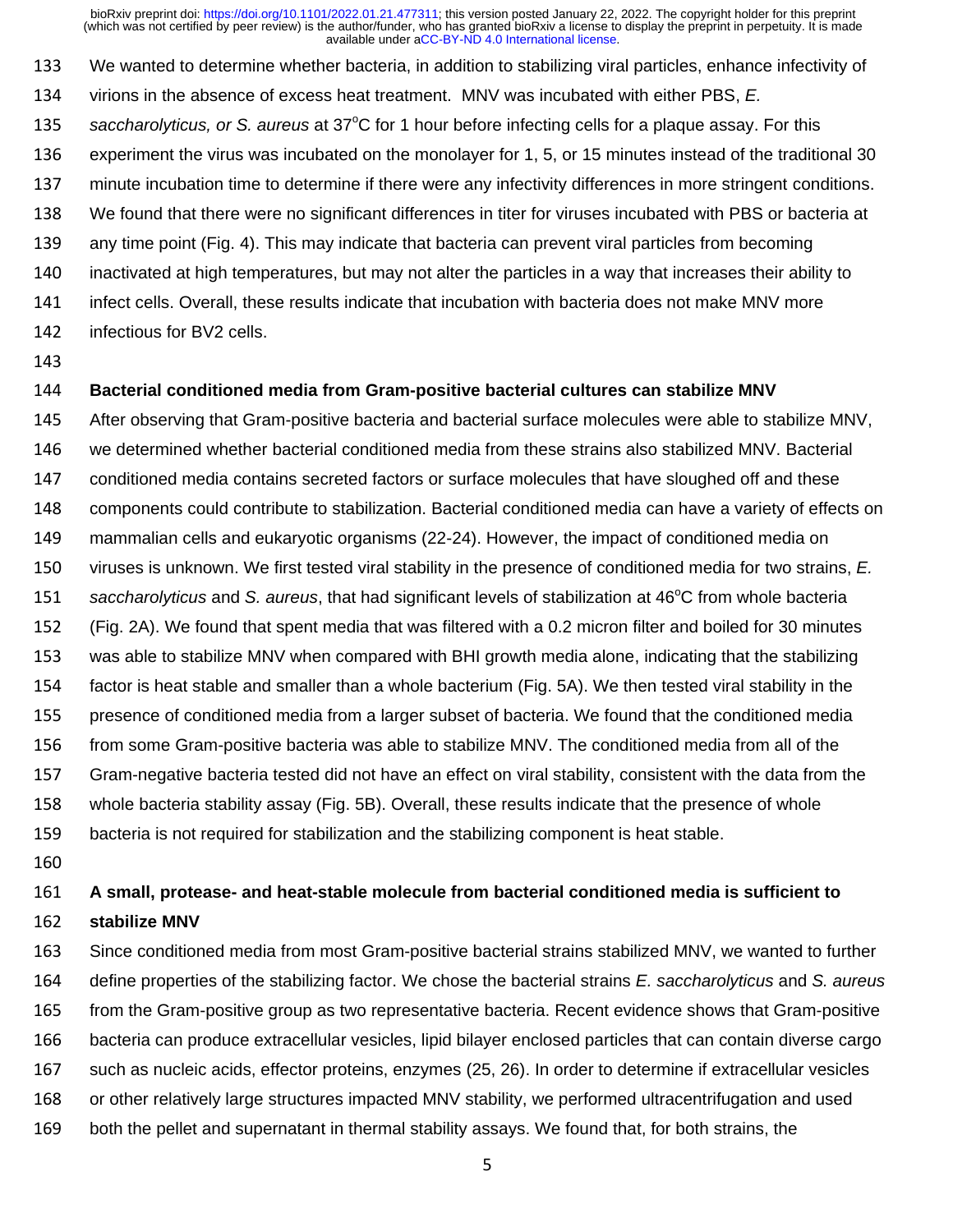supernatant but not the pellet was able to stabilize MNV, indicating that the stabilizing factor may not involve extracellular vesicles or other larger structures (Fig. 6). Next, we used size exclusion spin columns to fractionate the conditioned media. We tested both the >50kD and <50kD fractions in a thermal stability assay and found that for both strains there was significant MNV stabilization from the <50kD fraction. However, for *S. aureus* there was also statistically significant stabilization from >50kD fraction (Fig. 6). This may suggest that the stabilizing factor in the conditioned media can be a variety of sizes. Lastly, we determined whether the stabilizing factor in conditioned media is protease sensitive. Bacterial conditioned media was treated with proteinase K for 18 hours before the thermal stability assay with MNV. We found that for both strains the conditioned media maintained the ability to stabilize MNV after protease treatment. This suggests that the stabilizing molecule in the conditioned media is a heat-and protease-stable molecule that is relatively small.

### **Discussion**

 While it is established that the gut microbiota can influence MNV infection *in vivo* (16-18) there are still outstanding questions regarding the role of specific bacteria and underlying mechanisms. Previous studies have shown that pro-viral effects of the gut microbiota on MNV infection is lost in mice lacking certain innate immune factors. This suggests that the gut microbes may be altering the immune system in a way that promotes viral infection (17). In addition to the role that bacteria may play in modulating the immune response, we are interested in the direct effects of bacteria on MNV infection. Here we show that certain bacterial species, bacterial surface molecules, and bacterial conditioned media can increase the stability of MNV.

 Our data indicate that Gram-positive but not Gram-negative bacteria are able to stabilize MNV. We found that most Gram-positive bacterial strains were able to stabilize MNV (Fig. 1). Although the mechanism underlying this stabilization is unclear, we found that LTA isolated from Gram-positive bacteria (*S. aureus* and *B. subtilus*) was able to stabilize MNV on its own (Fig. 2B). Since LTA is an important cell wall polymer in Gram-positive bacteria, these data suggest that it may play a role in stabilization (27).

 Although we found that most Gram-positive bacterial strains stabilized MNV while Gram-negative did not (Fig. 1), we found that both groups were able to bind MNV (Fig. 3). We hypothesize that binding is a minimum requirement for stabilization, as all of the strains that were able to stabilize MNV also bound to the virus. However, we hypothesize that MNV binding is not sufficient for stabilization, as illustrated by the Gram-negative bacterial strains. Work with other enteric viruses in the picornavirus family also supports these ideas. Erickson et al. (11) and Dhalech et al. (13) showed that poliovirus or coxsackievirus B3 binding to bacteria does not always correlate with the ability of the bacteria to increase infectivity or stability. In addition to whole bacteria stabilizing MNV by a potential direct interaction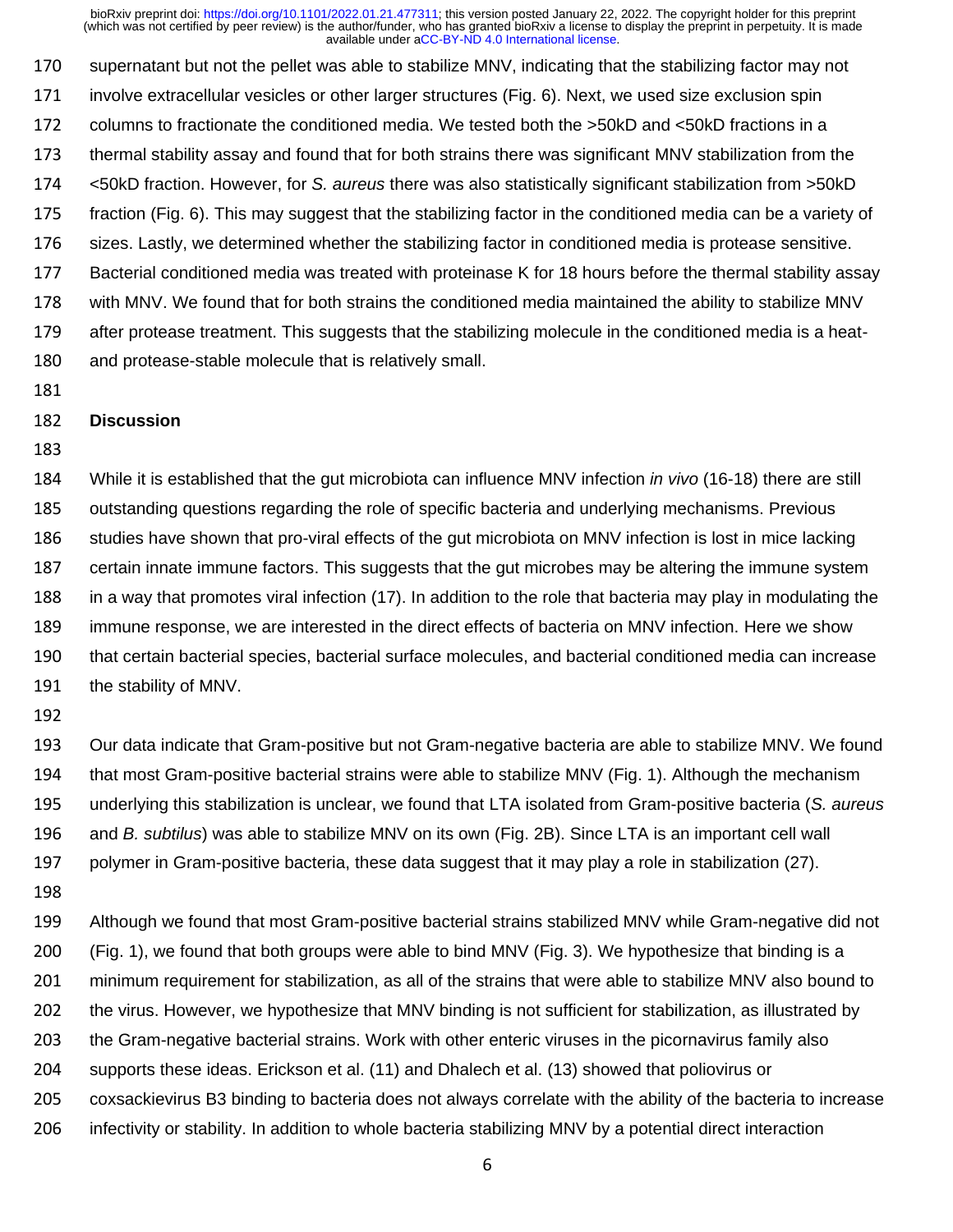mechanism, we have also shown that bacterial conditioned media is also able to stabilize MNV (Fig. 5). We found that the bacterial conditioned media from most Gram-positive bacteria was able to stabilize MNV (Fig. 5). Further, we found that for the conditioned media from *E. saccharolyticus* and *S. aureus*, the highest amount of stabilizing activity was found in the fraction of media with molecules <50kD and 211 the stabilizing effect was maintained after protease treatment, suggesting the relevant factor is not a protease-sensitive protein (Fig. 6). Further work is needed to determine the exact identity and

- biochemical properties of the stabilizing components of bacterial conditioned media.
- 

 Lastly, we found that the stabilizing effects of conditioned media on MNV did not increase infectivity in a plaque assay (Fig. 4). This may indicate that bacteria play more of a role in maintaining viability for a specific viral particle in a certain environment or length of time rather than making the particle more infectious. Other enteric viruses such as coxsackievirus B3 and poliovirus have a correlation between increased infectivity and stability (10, 13). This may indicate that the mechanism for MNV stabilization is distinct from other enteric viruses.

 Overall this study illuminates the role that specific bacterial species and bacterial surface components 223 play in MNV infection and uncovers MNV stabilization by bacterial conditioned media. Understanding the role of bacterial species and bacterial conditioned media in stabilizing MNV can provide insight into how MNV establishes an infection and how MNV may spread between hosts due to increased stability in the environment.

#### **Materials and Methods**

 **Cells and Viral Stocks.** BV2 cells were grown in Dulbecco's Modified Eagle Medium (DMEM) with 10% fetal bovine serum, 1% HEPES, and 1% penicillin-streptomycin. MNV-1.CW3 (MNV1) (5) was generated by transfecting HEK293T cells with an infectious clone plasmid followed by two rounds of amplification in BV2 cells to generate high titer viral stocks. Viral stocks were stored at -80°C.

 To quantify virus, plaque assays were performed as previously described. Briefly, virus was diluted in 236 phosphate-buffered saline supplemented with 100  $\mu$ g/ml CaCl<sub>2</sub> and 100  $\mu$ g/ml MgCl<sub>2</sub> (PBS+) and added to BV2 cells for 30 min at 37°C to facilitate attachment. Overlays containing 7.5% methylcellulose, MEM, 10% fetal bovine serum, 1% penicillin-streptomycin, and 1% HEPES were used and removed after 72 h.

- 
- 240 Radiolabeled virus was generated by propagating BV2 cells in the presence of [<sup>35</sup>S]cysteine-methionine.
- BV2 cells plated in 15 cm plates were infected at a MOI of 0.05 for three hours before adding 0.36 mCi of
- 242 [<sup>35</sup>S]cysteine-methionine (Perkin Elmer) for 45 h. The media and cells were freeze thawed 3 times and
- centrifuged to remove cell debris. Supernatants were centrifuged through a 30% sucrose cushion at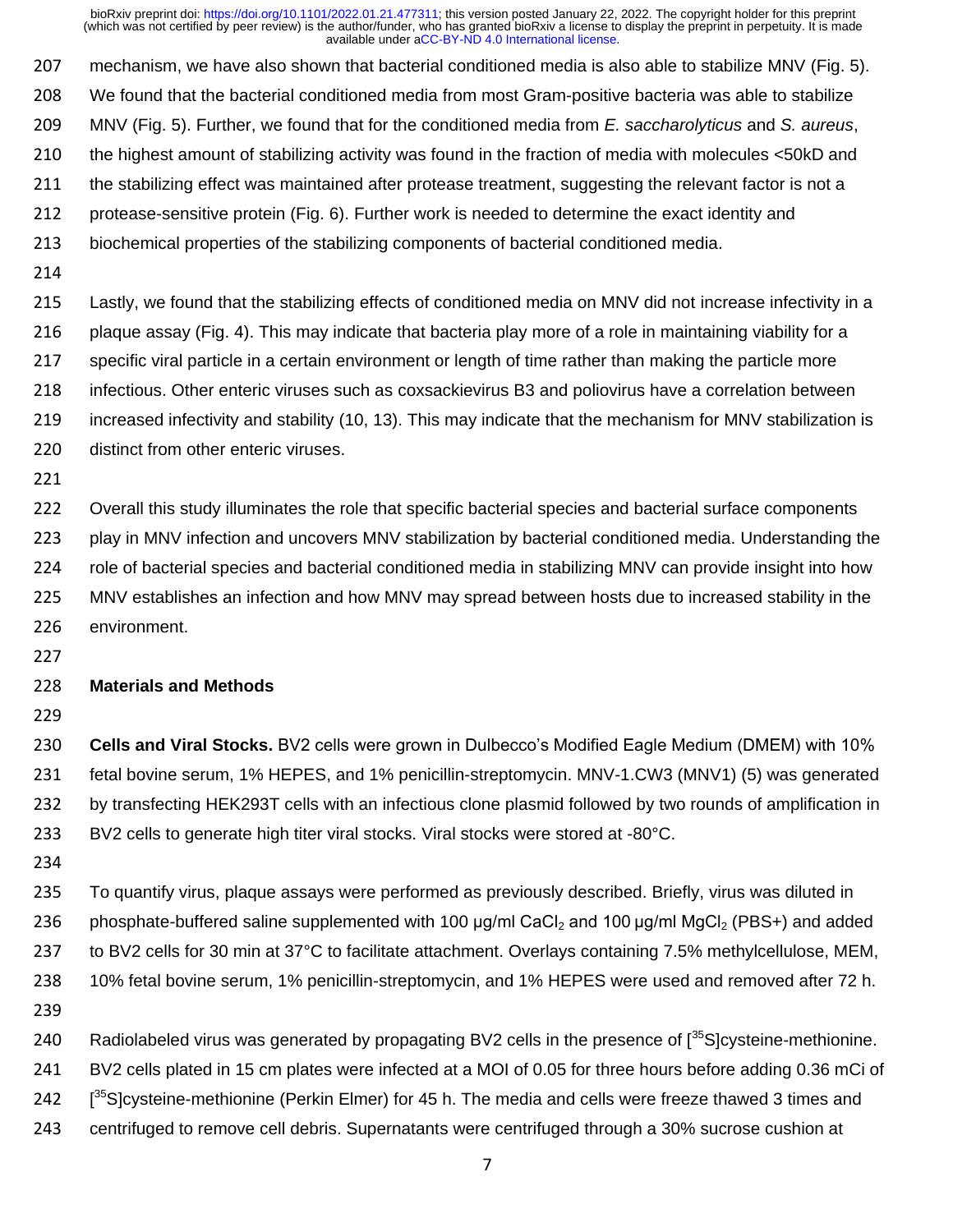244 27,000 rpm for 3 h at 4°C in SW28 rotor. Viral pellets were resuspended in 350 uL of 10% N-lauryl 245 sarcosine and left at room temperature for 2 hours. Virus was added to CsCl solution made in PBS and 246 adjusted to a refractive index of 1.3665. CsCl gradients were formed by ultracentrifugation at 35,000 rpm 247 for 40 h at 12 $\degree$ C in SW55 rotor. Individual fractions were collected from the top of the gradients followed 248 by scintillation counting and performing plaque assay to determine virus-containing fractions. The purity 249 of virus was confirmed by SDS-PAGE and phosphor imaging. Viral fractions were dialyzed against PBS 250 at  $4^{\circ}$ C before storing at -80 $^{\circ}$ C in glass tubes.

251

 **Bacterial Strains and Bacterial Conditioned Media.** Bacterial strains were from ATCC or from the cecum of mice as described previously (11). Note that the *E. cloacae* strain used here is a non-ATCC strain from a teaching lab and has unknown H antigen status (5, 11). Overnight cultures were inoculated 255 from glycerol stocks in BHI media. The  $OD<sub>600</sub>$  value was determined for each culture by spectrophotometer (Eppendorf BioPhotometer D30) to determine the CFU required for each experiment. The required volume of bacteria was pelleted and washed two times and resuspended in PBS+. Bacteria were UV inactivated prior to use in assays by exposing the bacteria to UV light for 30 minutes. UV inactivation conditions were confirmed by plating on BHI agar.

260

261 Bacterial conditioned media was generated by growing overnight cultures of each bacterial strain before 262 different types of processing for each conditioned media experiment. For Figure 5A, bacteria were 263 pelleted by centrifugation and the supernatant is referred to as "spent media". The spent media was then 264 either filtered using a 0.2 micron filter or boiled in a  $95^{\circ}$ C heat block for 30 minutes. For Figure 5B, 265 bacteria were pelleted and the supernatant was then filtered with a 0.2 micron filter. The filtered media is 266 referred to as "conditioned media". For Figure 6, the conditioned media was spun at ~150,000 x g for 3 h 267 at  $4^{\circ}$ C in an ultracentrifuge. The supernatant was collected and the pellet was resuspended in PBS+. 268 The supernatant was then separated using a 50kD spin column (Millipore Sigma) and both the >50kD 269 and <50kD fractions were collected. The conditioned media was also treated with 0.1 mg/ml proteinase K 270 (Invitrogen Ambion) for 18 h at  $37^{\circ}$ C (24). The enzyme was inactivated by boiling the sample for 30 min. 271

272 Viral Stability Assays. To determine whether bacteria impacted the stability of MNV, 1 x 10<sup>6</sup> PFU of 273 MNV was mixed with either PBS+, 1 x 10 $^{\circ}$  CFU bacteria, 1 mg/mL of compounds/molecules, or 200 uL 274 bacterial conditioned medium and incubated at  $42^{\circ}$ C for 6 h or  $46^{\circ}$ C for 4 h. A control sample of virus in 275 PBS+ was placed at  $4^{\circ}$ C for the duration of the experiment. After incubation plaque assays were 276 performed on both the heat exposed samples and the  $4^{\circ}$ C control sample using BV2 cells to determine 277 the amount of viable virus before and after heat treatment. The percent of input PFU remaining after heat 278 exposure was calculated by dividing the titer of each sample by the control sample.

279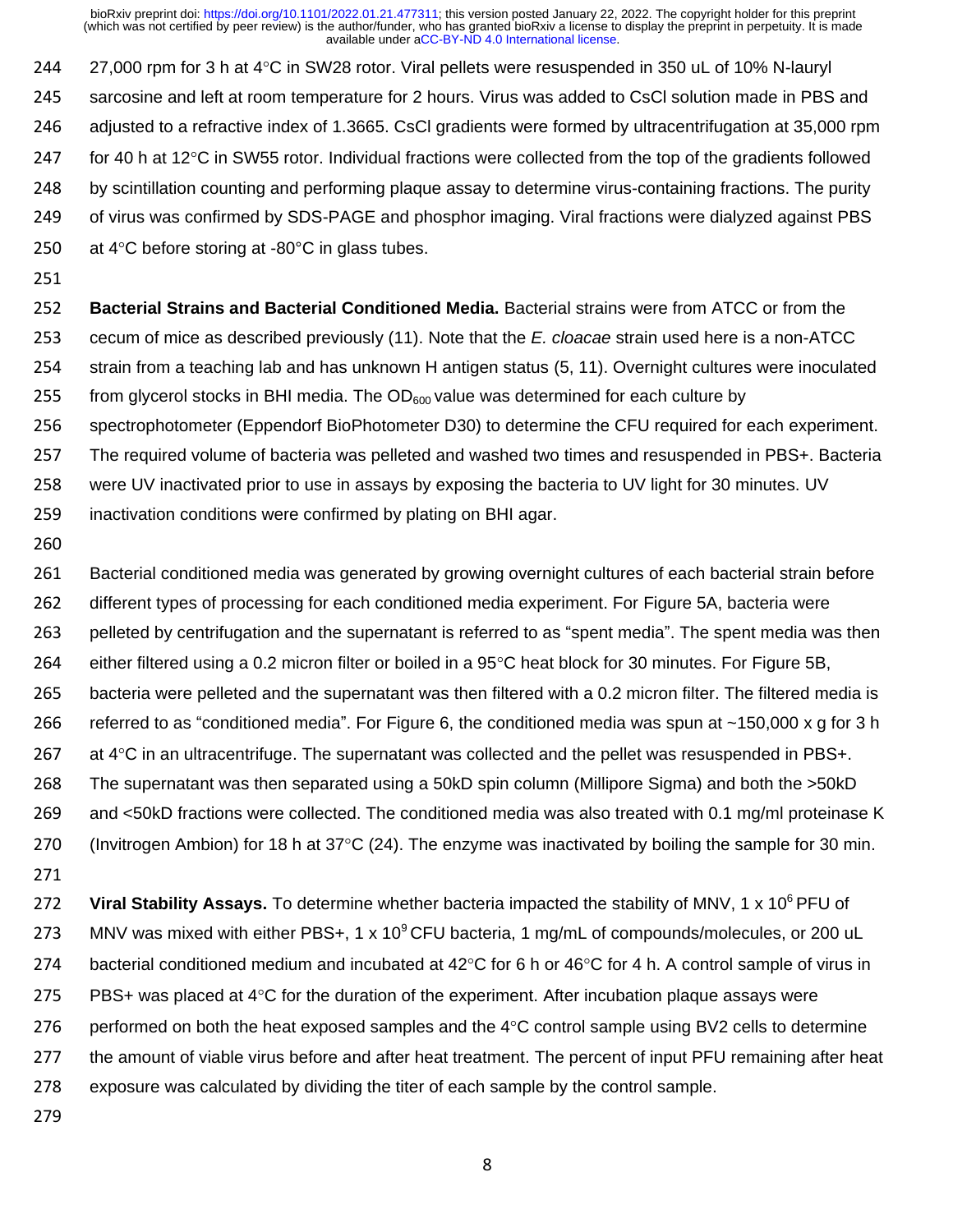**Binding Assays.** The bacterial binding assay was performed as previously described for poliovirus.

- 281 Approximately 3,500 cpm of S-radiolabeled virus was mixed with PBS or 1 × 10<sup>9</sup> CFU of bacteria and
- incubated at 37°C for 1 h. Binding reactions were done in the presence of 0.1% BSA to prevent non-
- specific binding. After incubation, bacteria were pelleted and washed with PBS+ to remove any unbound
- virus. CPM counts for both input and bacteria were obtained by scintillation counting to determine the
- amount of virus that was bound to bacterial cells.
- 

 **Infectivity Assays.** To determine the effect of bacterial conditioned media on the infectivity of MNV, 1 x  $10^6$  PFU was incubated with either PBS or conditioned media for 1 h at 37°C. Ten-fold dilutions of the pre-incubated MNV media were plated as in a standard plaque assay. The plaque assay plates were incubated for either 1 minute, 5 minutes, or 15 minutes, washed, and overlay was added. The titer of the

- virus incubated with PBS or the conditioned media was compared for each time point.
- 
- **Data Analysis.** Statistical analyses were performed using GraphPad Prism software. All one-way
- ANOVAs were performed with Dunnett's multiple-comparison *post hoc* test.
- 

**Acknowledgements** We thank Andrea Erickson for critical review of the manuscript. Work in J.K.P.'s lab

is funded through NIH NIAID grant R01 AI74668, a Burroughs Wellcome Fund Investigators in the

- Pathogenesis of Infectious Diseases Award, and a Faculty Scholar grant from the Howard Hughes
- Medical Institute. M.R.B. was supported in part by the NIH Molecular Microbiology Training Grant T32
- AI007520.
- 
- 

### 

#### **References**

- 1. Bartsch SM, Lopman BA, Ozawa S, Hall AJ, Lee BY. 2016. Global Economic Burden of Norovirus Gastroenteritis. PLoS One 11:e0151219.
- Patel MM, Widdowson MA, Glass RI, Akazawa K, Vinje J, Parashar UD. 2008. Systematic literature review of role of noroviruses in sporadic gastroenteritis. Emerg Infect Dis 14:1224-31.
- 3. Pires SM, Fischer-Walker CL, Lanata CF, Devleesschauwer B, Hall AJ, Kirk MD, Duarte AS, 311 Black RE, Angulo FJ. 2015. Aetiology-Specific Estimates of the Global and Regional Incidence<br>312 and Mortality of Diarrhoeal Diseases Commonly Transmitted through Food. PLoS One and Mortality of Diarrhoeal Diseases Commonly Transmitted through Food. PLoS One
- 313 10:e0142927.<br>314 4. Said MA, Perl Said MA, Perl TM, Sears CL. 2008. Healthcare epidemiology: gastrointestinal flu: norovirus in health care and long-term care facilities. Clin Infect Dis 47:1202-8.
- 5. Karst SM, Wobus CE, Lay M, Davidson J, Virgin HWt. 2003. STAT1-dependent innate immunity to a Norwalk-like virus. Science 299:1575-8.
- 6. Wobus CE, Thackray LB, Virgin HWt. 2006. Murine norovirus: a model system to study norovirus biology and pathogenesis. J Virol 80:5104-12.
- 320 7. Lambden PR, Caul EO, Ashley CR, Clarke IN. 1993. Sequence and genome organization of a<br>321 human small round-structured (Norwalk-like) virus. Science 259:516-9. human small round-structured (Norwalk-like) virus. Science 259:516-9.
- 8. Garrett WS, Gordon JI, Glimcher LH. 2010. Homeostasis and inflammation in the intestine. Cell 140:859-70.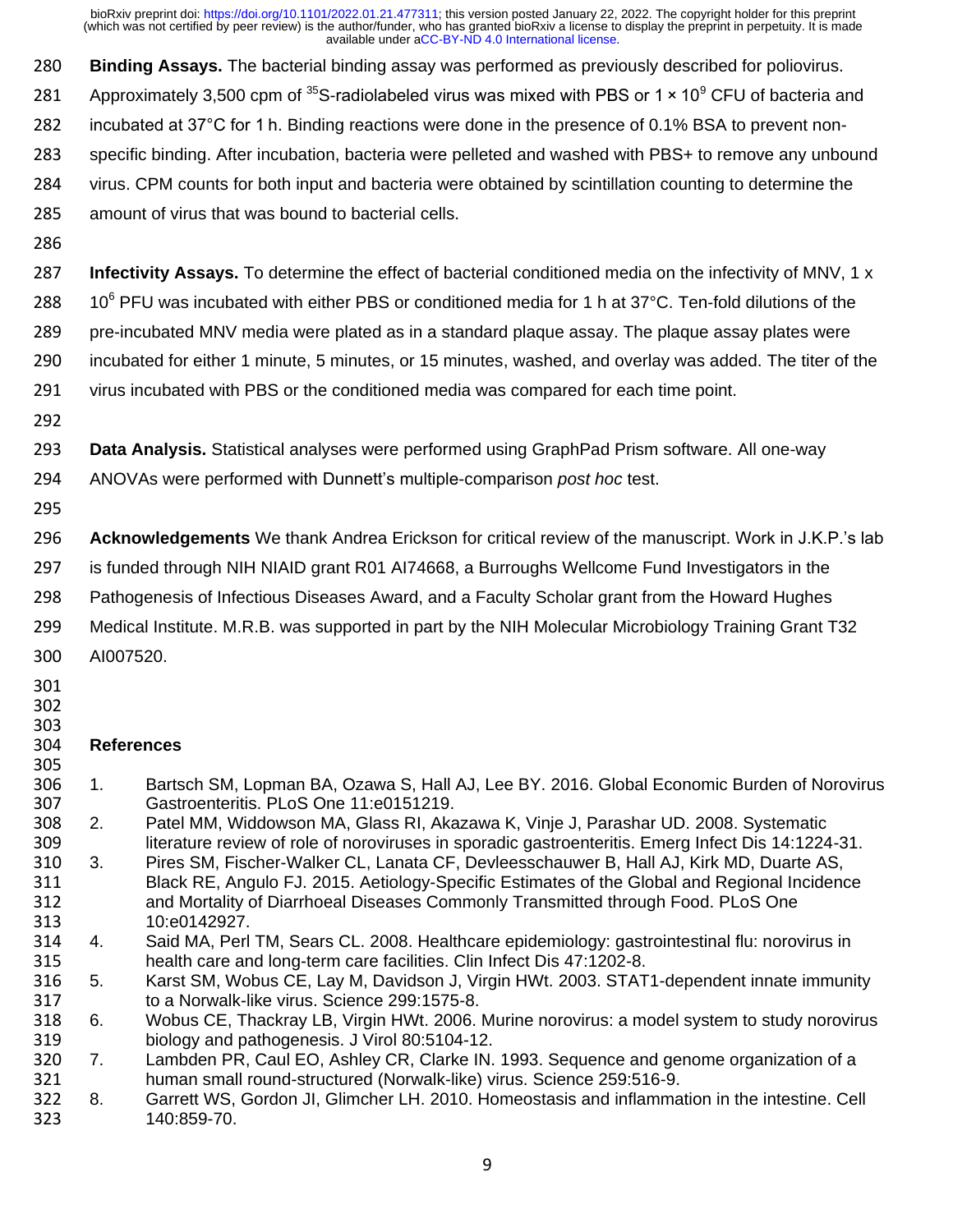- 324 9. Kuss SK, Best GT, Etheredge CA, Pruijssers AJ, Frierson JM, Hooper LV, Dermody TS, Pfeiffer<br>325 JK. 2011. Intestinal microbiota promote enteric virus replication and systemic pathogenesis. 325 JK. 2011. Intestinal microbiota promote enteric virus replication and systemic pathogenesis.<br>326 Science 334:249-52. Science 334:249-52.
- 327 10. Robinson CM, Jesudhasan PR, Pfeiffer JK. 2014. Bacterial lipopolysaccharide binding enhances<br>328 virion stability and promotes environmental fitness of an enteric virus. Cell Host Microbe 15:36- virion stability and promotes environmental fitness of an enteric virus. Cell Host Microbe 15:36- 46.
- 11. Erickson AK, Jesudhasan PR, Mayer MJ, Narbad A, Winter SE, Pfeiffer JK. 2018. Bacteria Facilitate Enteric Virus Co-infection of Mammalian Cells and Promote Genetic Recombination. Cell Host Microbe 23:77-88 e5.
- 12. Aguilera ER, Nguyen Y, Sasaki J, Pfeiffer JK. 2019. Bacterial Stabilization of a Panel of 334 Picornaviruses. mSphere 4.<br>335 13. Dhalech AH, Fuller TD, Robi
- 335 13. Dhalech AH, Fuller TD, Robinson CM. 2021. Specific Bacterial Cell Wall Components Influence<br>336 the Stability of Coxsackievirus B3. J Virol 95:e0142421. the Stability of Coxsackievirus B3. J Virol 95:e0142421.
- 14. Berger AK, Yi H, Kearns DB, Mainou BA. 2017. Bacteria and bacterial envelope components enhance mammalian reovirus thermostability. PLoS Pathog 13:e1006768.
- 15. Robinson CM, Woods Acevedo MA, McCune BT, Pfeiffer JK. 2019. Related Enteric Viruses Have Different Requirements for Host Microbiota in Mice. J Virol 93.
- 341 16. Jones MK, Watanabe M, Zhu S, Graves CL, Keyes LR, Grau KR, Gonzalez-Hernandez MB,<br>342 Iovine NM, Wobus CE, Vinje J, Tibbetts SA, Wallet SM, Karst SM. 2014. Enteric bacteria pro Iovine NM, Wobus CE, Vinje J, Tibbetts SA, Wallet SM, Karst SM. 2014. Enteric bacteria promote 343 human and mouse norovirus infection of B cells. Science 346:755-9.<br>344 17. Baldridge MT. Nice TJ. McCune BT. Yokovama CC. Kambal A. Whea
- 17. Baldridge MT, Nice TJ, McCune BT, Yokoyama CC, Kambal A, Wheadon M, Diamond MS, Ivanova Y, Artyomov M, Virgin HW. 2015. Commensal microbes and interferon-lambda determine persistence of enteric murine norovirus infection. Science 347:266-9.
- 18. Grau KR, Zhu S, Peterson ST, Helm EW, Philip D, Phillips M, Hernandez A, Turula H, Frasse P, 348 Graziano VR, Wilen CB, Wobus CE, Baldridge MT, Karst SM. 2020. The intestinal regionalization<br>349 of acute norovirus infection is regulated by the microbiota via bile acid-mediated priming of type III of acute norovirus infection is regulated by the microbiota via bile acid-mediated priming of type III interferon. Nat Microbiol 5:84-92.
- 19. Madrigal JL, Bhar S, Hackett S, Engelken H, Joseph R, Keyhani NO, Jones MK. 2020. Attach Me If You Can: Murine Norovirus Binds to Commensal Bacteria and Fungi. Viruses 12.
- 20. Madrigal JL, Jones MK. 2020. Quantifying Human Norovirus Virus-like Particles Binding to Commensal Bacteria Using Flow Cytometry. J Vis Exp doi:10.3791/61048.
- Wigginton KR, Pecson BM, Sigstam T, Bosshard F, Kohn T. 2012. Virus inactivation mechanisms: impact of disinfectants on virus function and structural integrity. Environ Sci Technol 46:12069-78.
- 358 22. Woznica A, Gerdt JP, Hulett RE, Clardy J, King N. 2017. Mating in the Closest Living Relatives of 359<br>359 **Animals Is Induced by a Bacterial Chondroitinase**. Cell 170:1175-1183 e11. Animals Is Induced by a Bacterial Chondroitinase. Cell 170:1175-1183 e11.
- 23. Jandu N, Ceponis PJ, Kato S, Riff JD, McKay DM, Sherman PM. 2006. Conditioned medium from enterohemorrhagic Escherichia coli-infected T84 cells inhibits signal transducer and activator of transcription 1 activation by gamma interferon. Infect Immun 74:1809-18.
- 24. Suess PM, Gomer RH. 2016. Extracellular Polyphosphate Inhibits Proliferation in an Autocrine Negative Feedback Loop in Dictyostelium discoideum. J Biol Chem 291:20260-9.
- 25. Kim JH, Lee J, Park J, Gho YS. 2015. Gram-negative and Gram-positive bacterial extracellular vesicles. Semin Cell Dev Biol 40:97-104.
- 26. Liu Y, Defourny KAY, Smid EJ, Abee T. 2018. Gram-Positive Bacterial Extracellular Vesicles and Their Impact on Health and Disease. Front Microbiol 9:1502.
- 27. Percy MG, Grundling A. 2014. Lipoteichoic acid synthesis and function in gram-positive bacteria. Annu Rev Microbiol 68:81-100.
-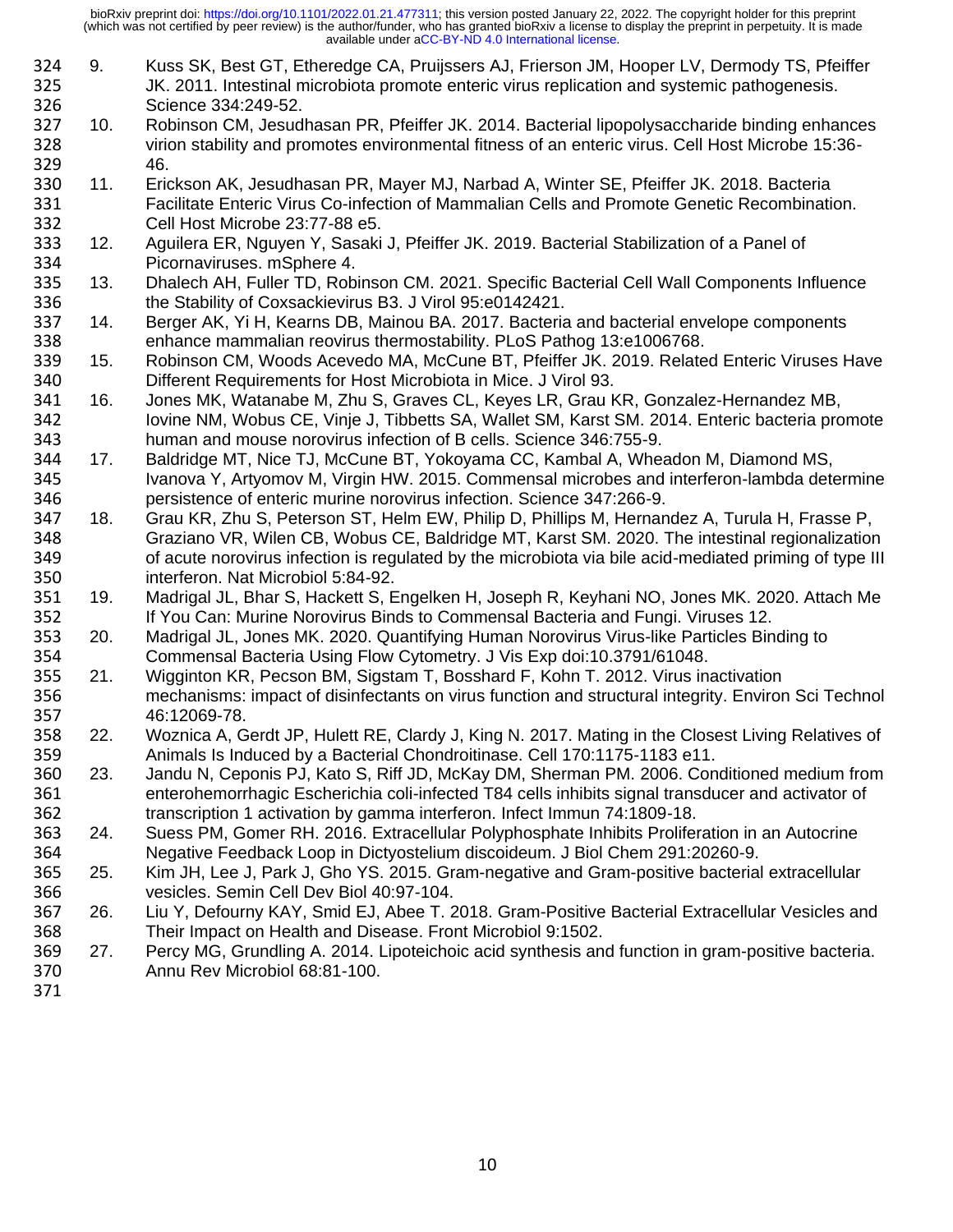## **Figure 1**



**Figure 1** Effects of bacteria on MNV stability. Thermal stability assays were performed by incubating 1 x 10<sup>6</sup> PFU MNV with PBS, strepdavidin beads, or 1 x 10<sup>9</sup> CFU bacteria at 42°C for 6 h. The amount of viable virus after each assay was determined by plaque assay and compared to a 4°C PBS viral titer to calculate percent of input PFU that remained. Data points are averaged two replicates per experiment from 4 to 16 independent experiments (*n* = 4 to 16). Bars are shown for SEM. Statistical significance was determined by one-way ANOVA compared with the PBS samples (\*, *P* < 0.05). Clear bars= controls, blue bars= Gram-positive bacteria, purple bars= Gram-negative bacteria.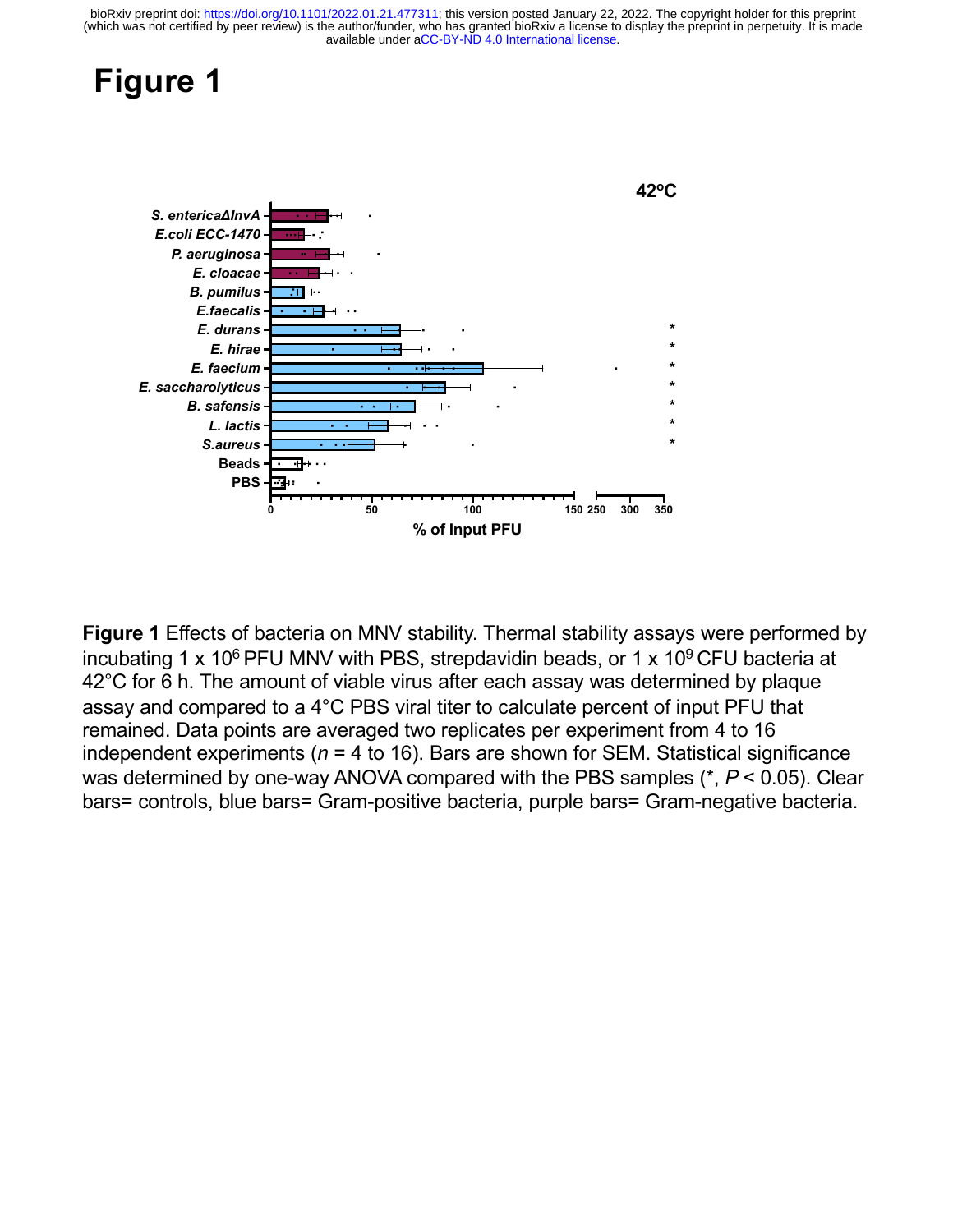# **Figure 2**



**Figure 2** Effects of bacteria and compounds on MNV stability at high temperature. Thermal stability assays were performed by incubating 1  $\times$  10<sup>6</sup> PFU MNV with PBS, strepdavidin beads, or 1 x 10 $9$  CFU bacteria, or 1mg/mL compounds at elevated temperatures. The amount of viable virus after each assay was determined by plaque assay and compared to a 4°C PBS viral titer to calculate percent of input PFU that remained. (A) Viral incubation with bacteria at 46°C for 4 h. Data are representative of 3 independent experiments (*n =* 6). (B) Viral incubation with compounds at 46°C for 4 h. GlcNAc, N-acetylglucosamine; LPS, lipopolysaccharide; LTA, lipoteichoic acid; PGN, peptidoglycan. Data are representative of 3 independent experiments (*n*= 5 to 6). Bars are show mean and SEM. Statistical significance was determined by one-way ANOVA compared with the PBS samples (\*, *P* < 0.05).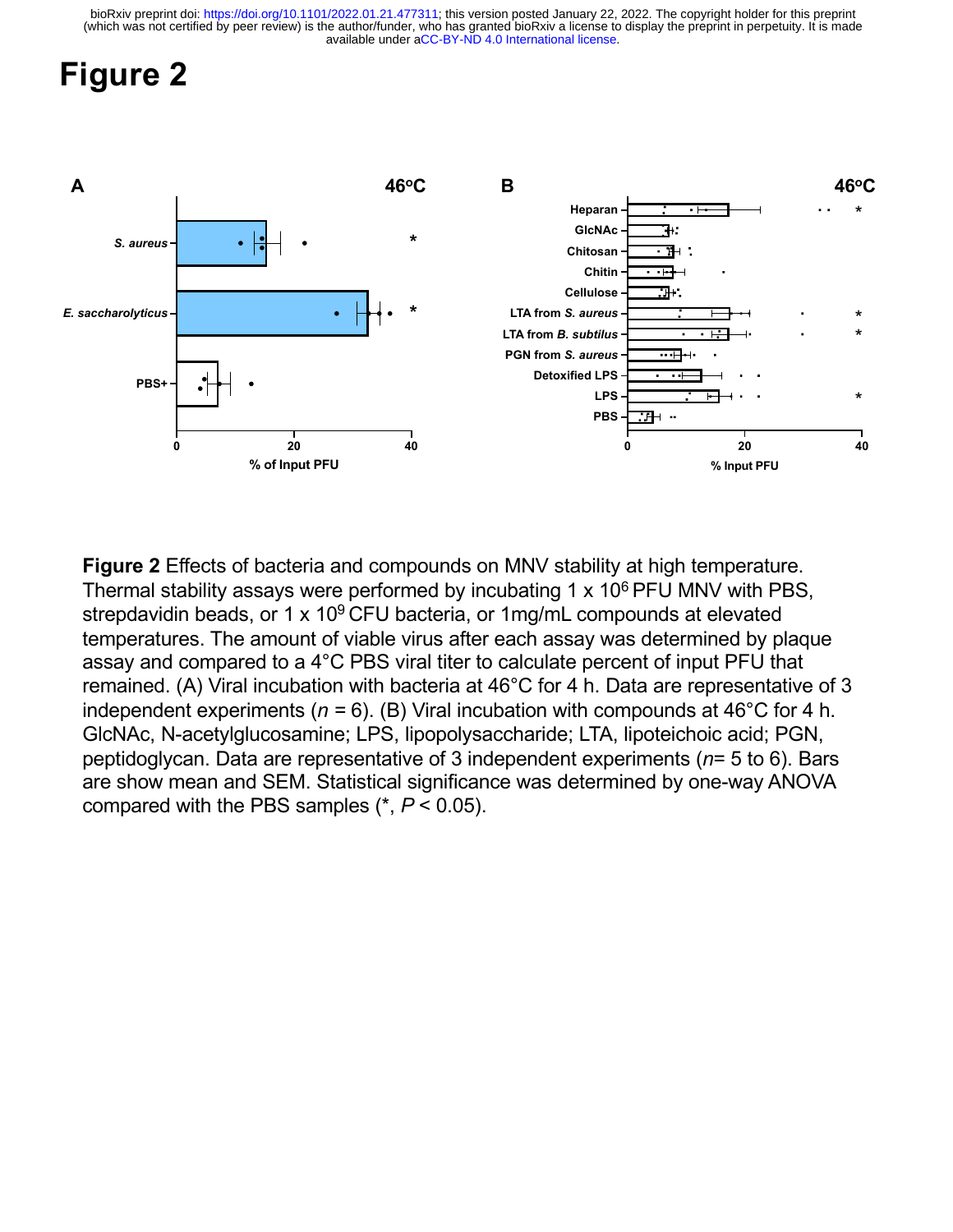# **Figure 3**



**Figure 3 MNV** binds to bacteria. <sup>35</sup>S-labeled viruses were incubated with 1 x 10<sup>9</sup> CFU of bacteria for 1 h at 37°C. After incubation, bacteria were spun down and washed to remove free virus. Bound virus was quantified by scintillation counting. Data are representative of 2 to 4 independent experiments (*n* = 4 to 8). Bars show mean and SEM. Statistical significance was determined by one-way ANOVA compared with beads (\*, *P* < 0.05). Clear bars= control, blue bars= Gram-positive bacteria, purple bars= Gram-negative bacteria.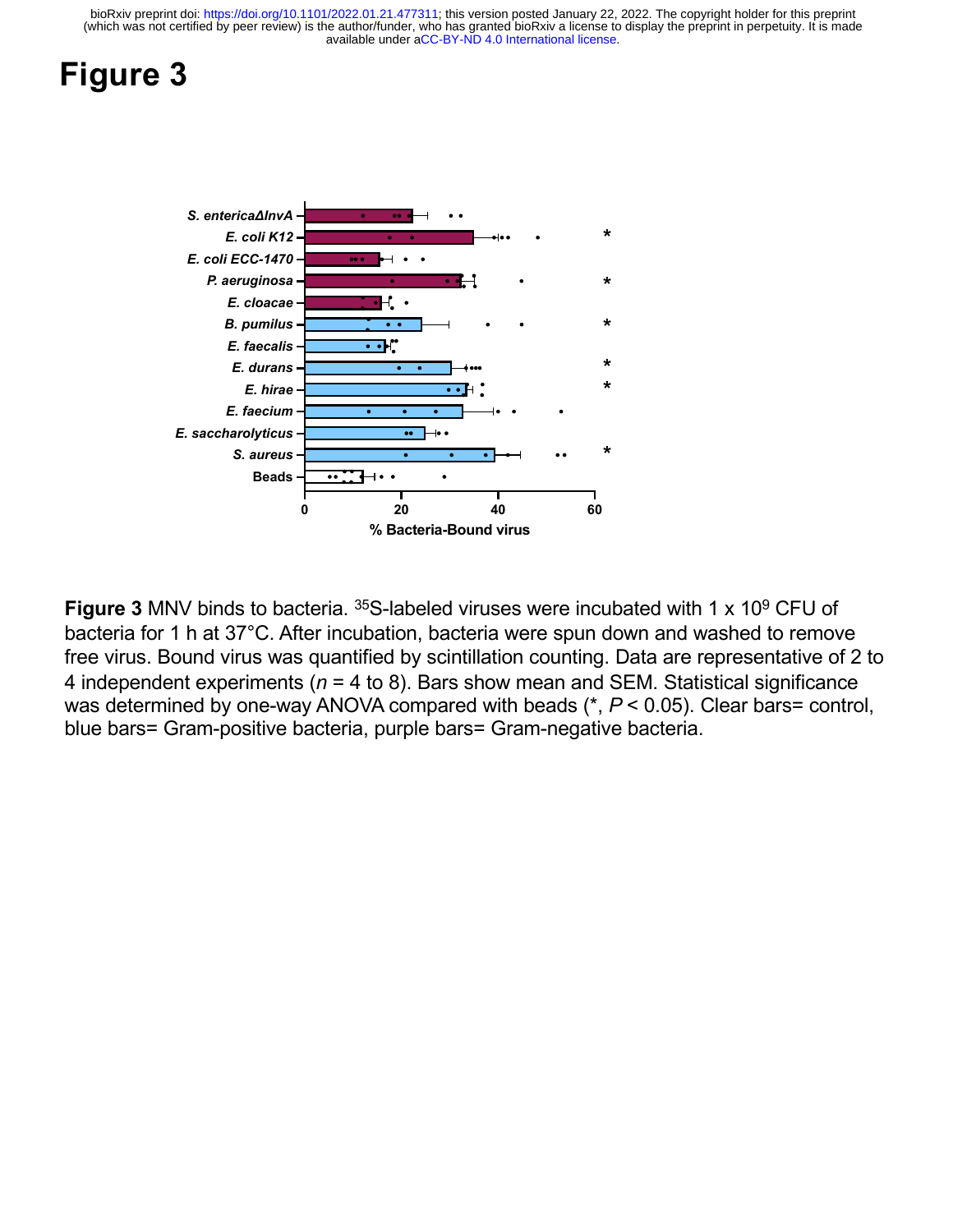# **Figure 4**



**Figure 4** Effects of bacteria on MNV infectivity. Infectivity assays were performed by incubating 1 x 10<sup>6</sup> PFU MNV with PBS or 1 x 10<sup>9</sup> CFU bacteria at 37<sup>°</sup>C for 1 h prior to performing plaque assay. Each sample was either incubated for 1, 15, or 30 minutes on the cell monolayer during the attachment period. The amount of plaques was compared to the PBS condition for each timepoint. Data are representative of 2 independent experiments (*n = 4*). Bars show mean and SEM. Statistical significance was determined by two-way ANOVA compared to PBS (\*, *P* < 0.05).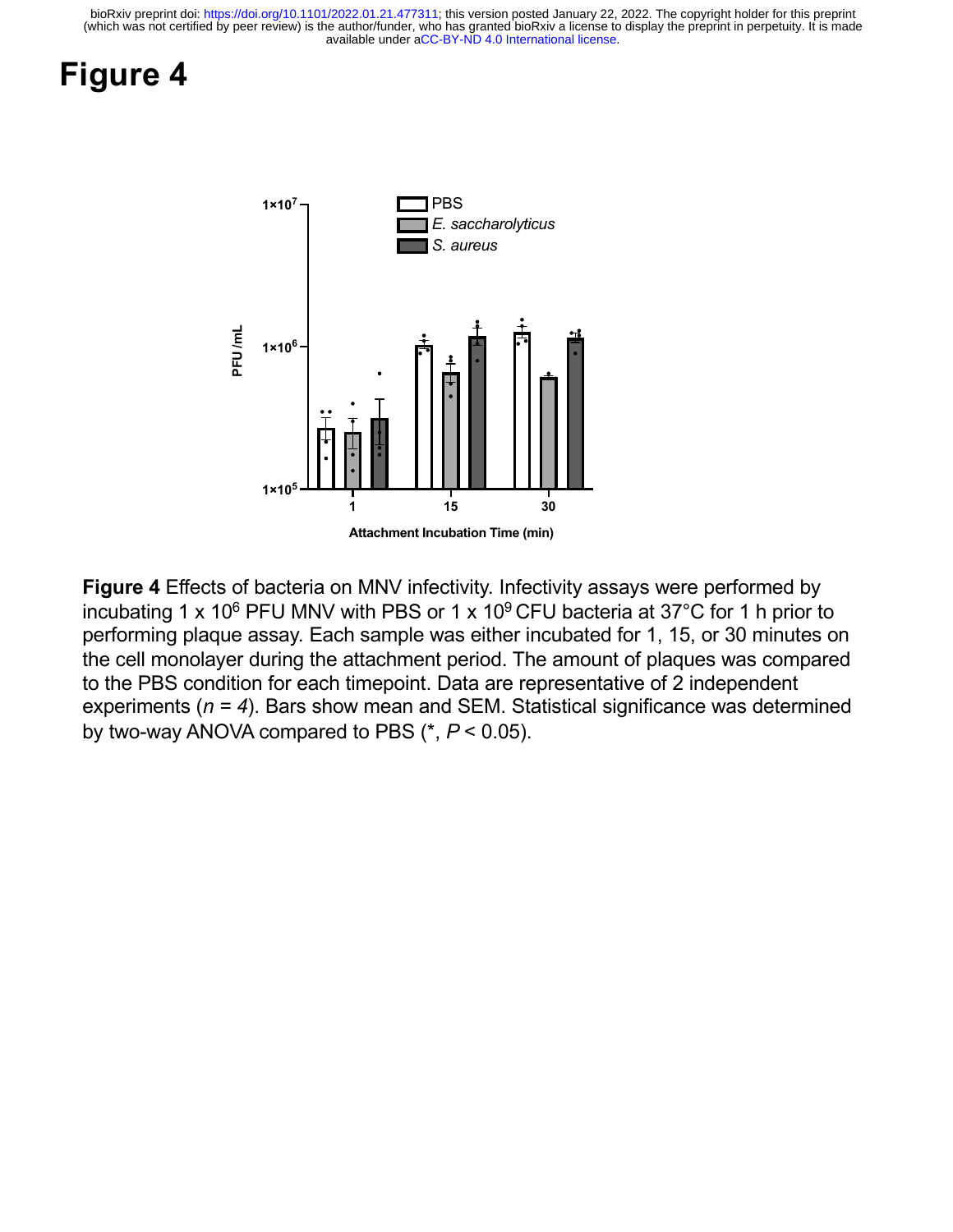# **Figure 5**



**Figure 5** Effects of bacterial conditioned media on MNV stability. Thermal stability assays (46°C for 4 h) were performed by incubating 1 x 10<sup>6</sup> PFU MNV with PBS, BHI media, or spent bacterial culture medium subjected to several different processing steps. (A) The thermal stability of MNV in spent media from *S. aureus* and *E. saccharolyticus* either boiled for 30 minutes at 95°C or passed through a 0.2 μm filter. (B) The thermal stability of MNV in conditioned media (filtered spent media) from different bacterial strains. For both A and B, the amount of viable virus remaining was compared to a 4°C PBS control to calculate percent of input PFU that remained. Data are representative of 3 to 4 independent experiments (*n* = 6 to 8). Bars show mean and SEM. Statistical significance was determined by one-way ANOVA compared to PBS (\*, *P* < 0.05).